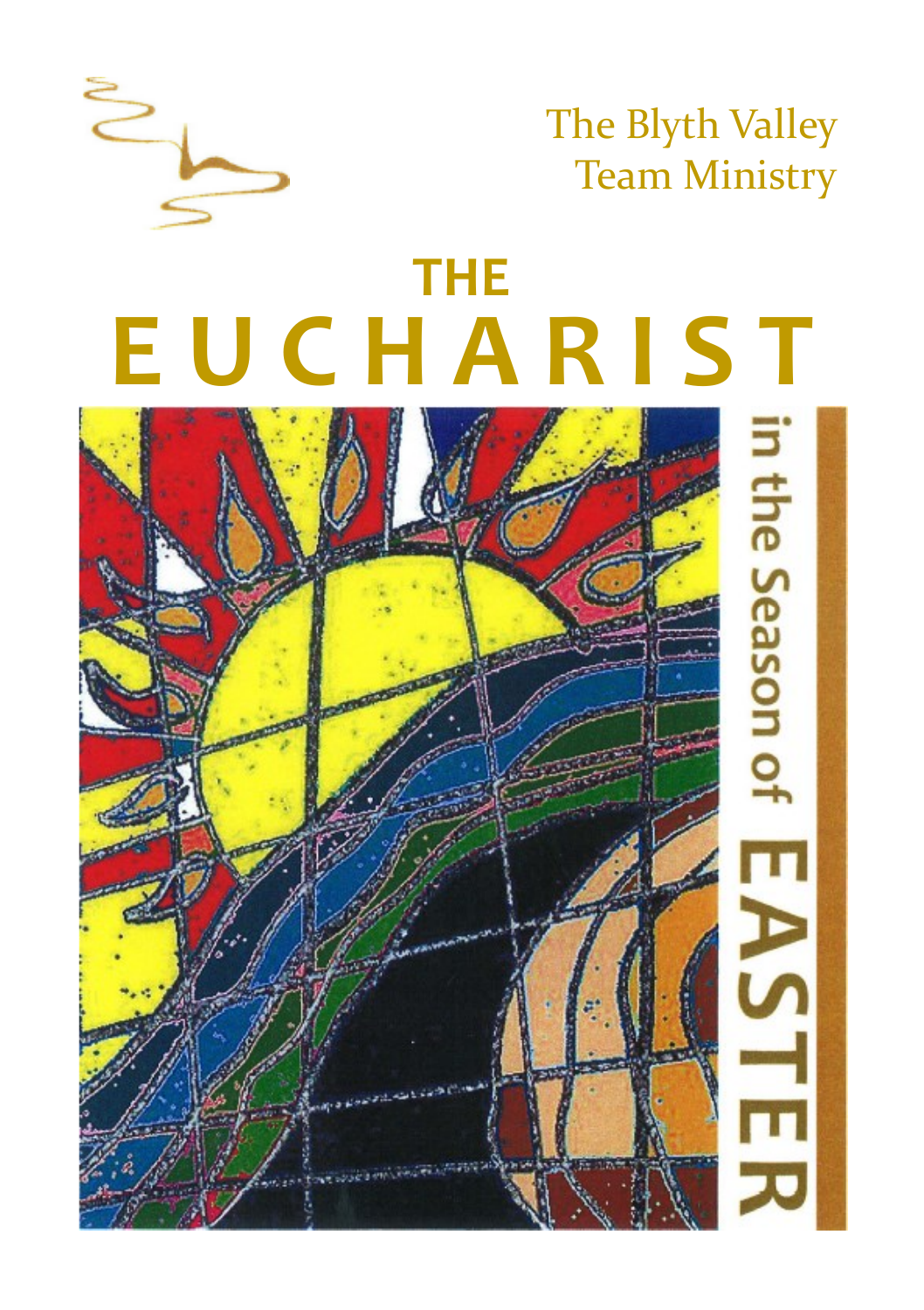# **Welcome.**

We hope you will find this Rite (order of service) helpful in enabling you to participate fully in the worship of the People of God here in this community. Incidentally, there are no reserved seats in church!

#### **BOLD TYPE**

The People: (the gathered congregation) play a full part in the Eucharist (Holy Communion, or Mass) by making the responses clearly and with confidence. They are in **bold type**.

#### **POSTURE**

There are instructions in the text for people to sit, stand or kneel. They may not always be announced. You must feel free not to adopt a posture that causes you discomfort. For example, please remain seated if you need to for the singing of hymns, and if the practice in your church is to kneel to receive Holy Communion, please remain standing if kneeling is difficult.

#### **COMMUNION**

We turn no-one away from receiving the Lord Jesus Christ in Holy Communion. However, if you would rather come to the Altar for a blessing, you will be welcome, but please keep your hands by your sides to make your preference clear.

# **Welcome especially if you are new.**

We really mean it. If you are new to this church, or new to Christian worship, it does take time to get used to what may initially seem strange, and settle in. There are always people to talk to, and if you would like one of our priests to spend time with you, you have only to ask.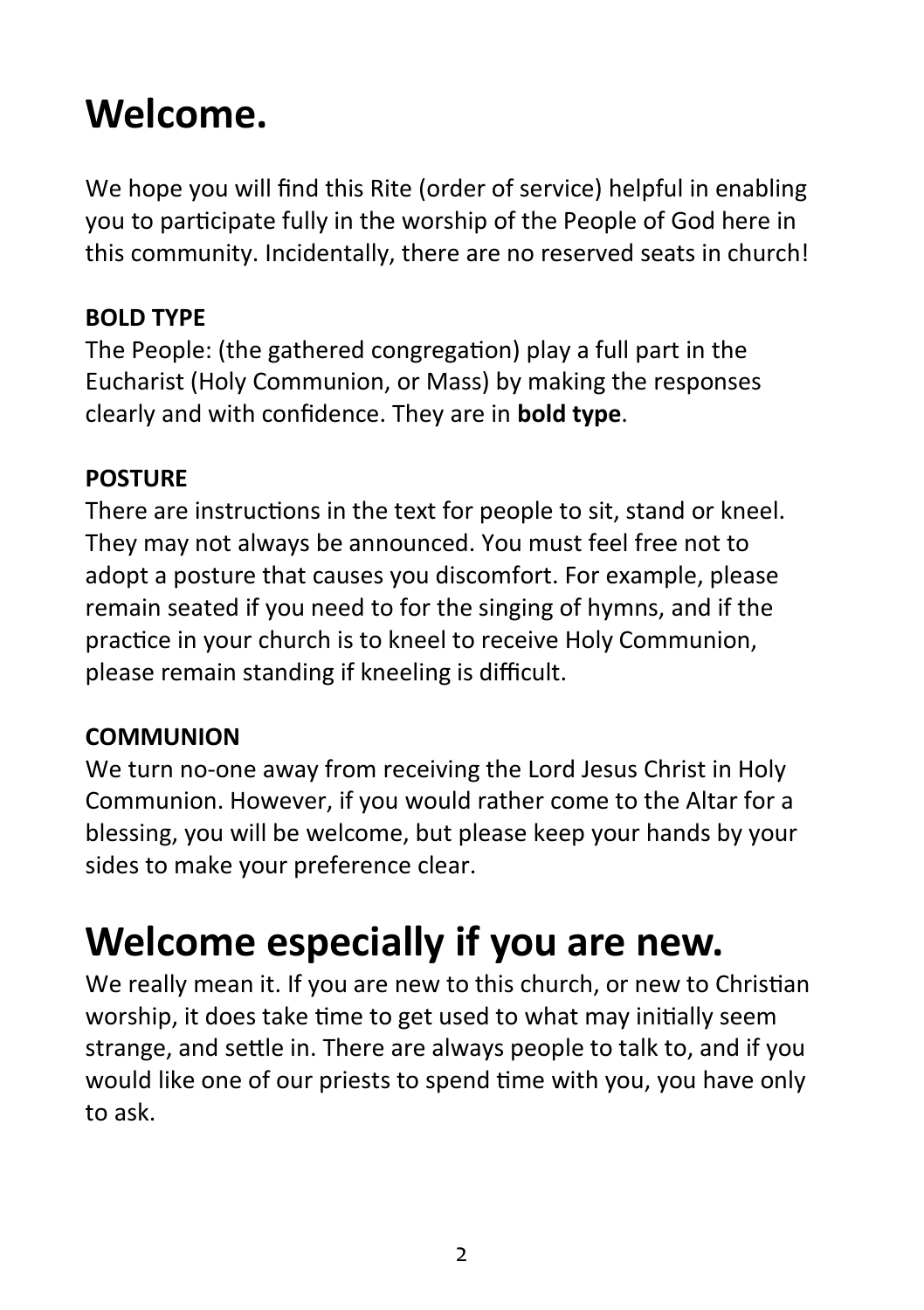# **The Gathering**

*A sentence may be said.*

### **Hymn**

*Please stand.*

| Priest: | In the name $\Phi$ of the Father, |
|---------|-----------------------------------|
|         | and of the Son,                   |
|         | and of the Holy Spirit.           |

- People: **Amen.**
- Priest: The Lord be with you
- People: **and also with you.**
- Priest: Alleluia. Christ is risen.
- People: **He is risen indeed. Alleluia!**

### **Prayers of Penitence**

*These or other words may be used:*

| Deacon: | Jesus Christ, risen Master and triumphant Lord,<br>we come to you in sorrow for our sins,<br>and confess to you our weakness and unbelief. |
|---------|--------------------------------------------------------------------------------------------------------------------------------------------|
| Deacon: | We have lived by our own strength,<br>and not by the power of your resurrection.<br>Lord, have mercy.                                      |
| People: | Lord, have mercy.                                                                                                                          |
| Deacon: | We have lived by the light of our own eyes,<br>as faithless and not believing.<br>Christ, have mercy.                                      |
| People: | Christ, have mercy.                                                                                                                        |
| Deacon: | We have lived for this world alone,<br>and doubted our home in heaven.<br>Lord, have mercy.                                                |
| People: | Lord, have mercy.                                                                                                                          |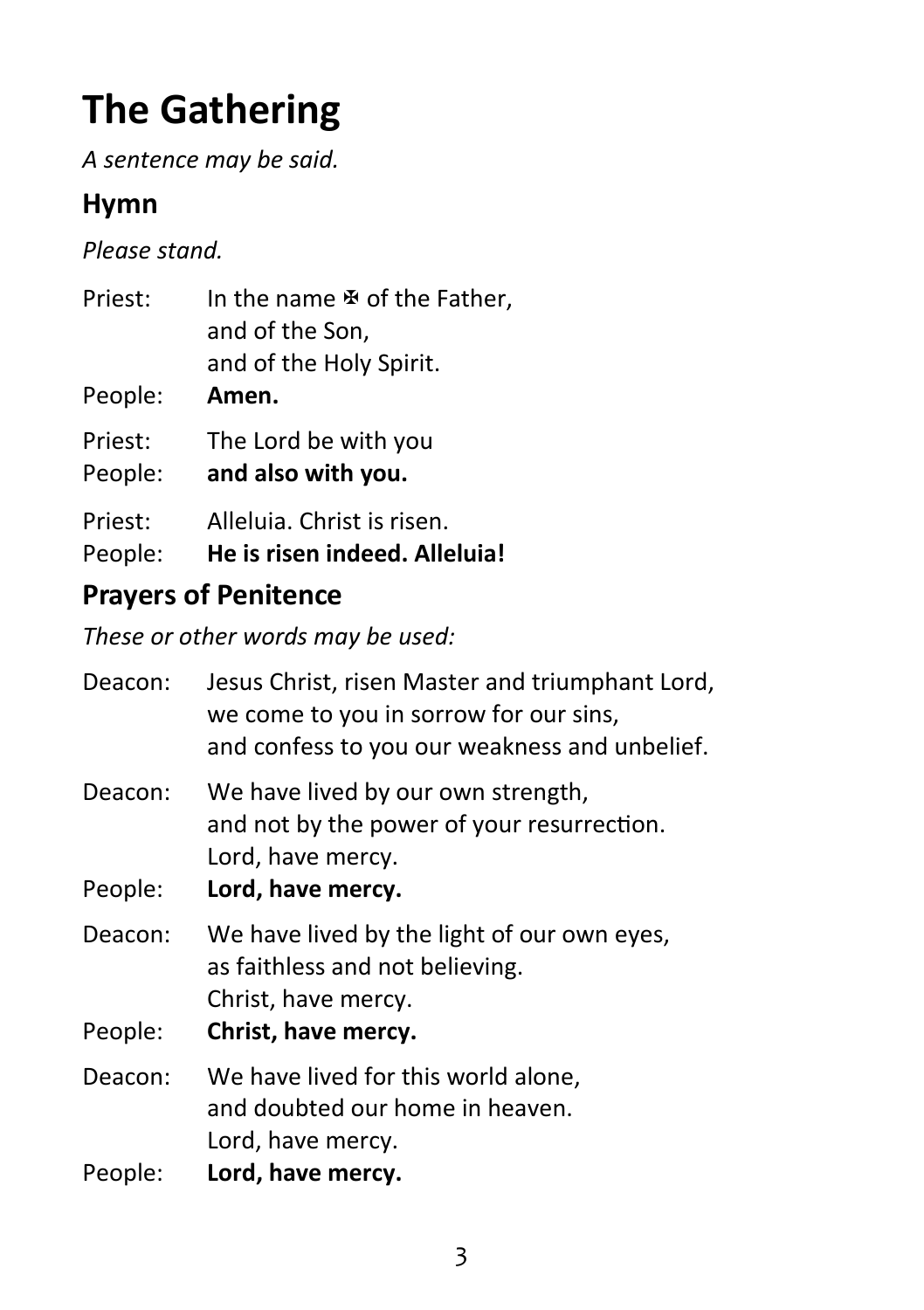Priest: Almighty God  $\overline{\mathfrak{B}}$  have mercy upon you, pardon and deliver you from all your sins, confirm and strengthen you in all goodness, and keep you in life eternal; through Jesus Christ our Lord.

People: **Amen.**

### **Gloria in Excelsis**

People: **Glory to God in the highest, and peace to his People: on earth.**

> **Lord God, heavenly King, almighty God and Father, we worship you, we give you thanks, we praise you for your glory.**

**Lord Jesus Christ, only Son of the Father, Lord God, Lamb of God, you take away the sin of the world: have mercy on us; you are seated at the right hand of the Father: receive our prayer.**

**For you alone are the Holy One, you alone are the Lord, you alone are the Most High, Jesus Christ, with the Holy Spirit, in the glory of God the Father. Amen.**

### **The Collect**

Priest: . . . . one God, now and for ever.

People: **Amen.**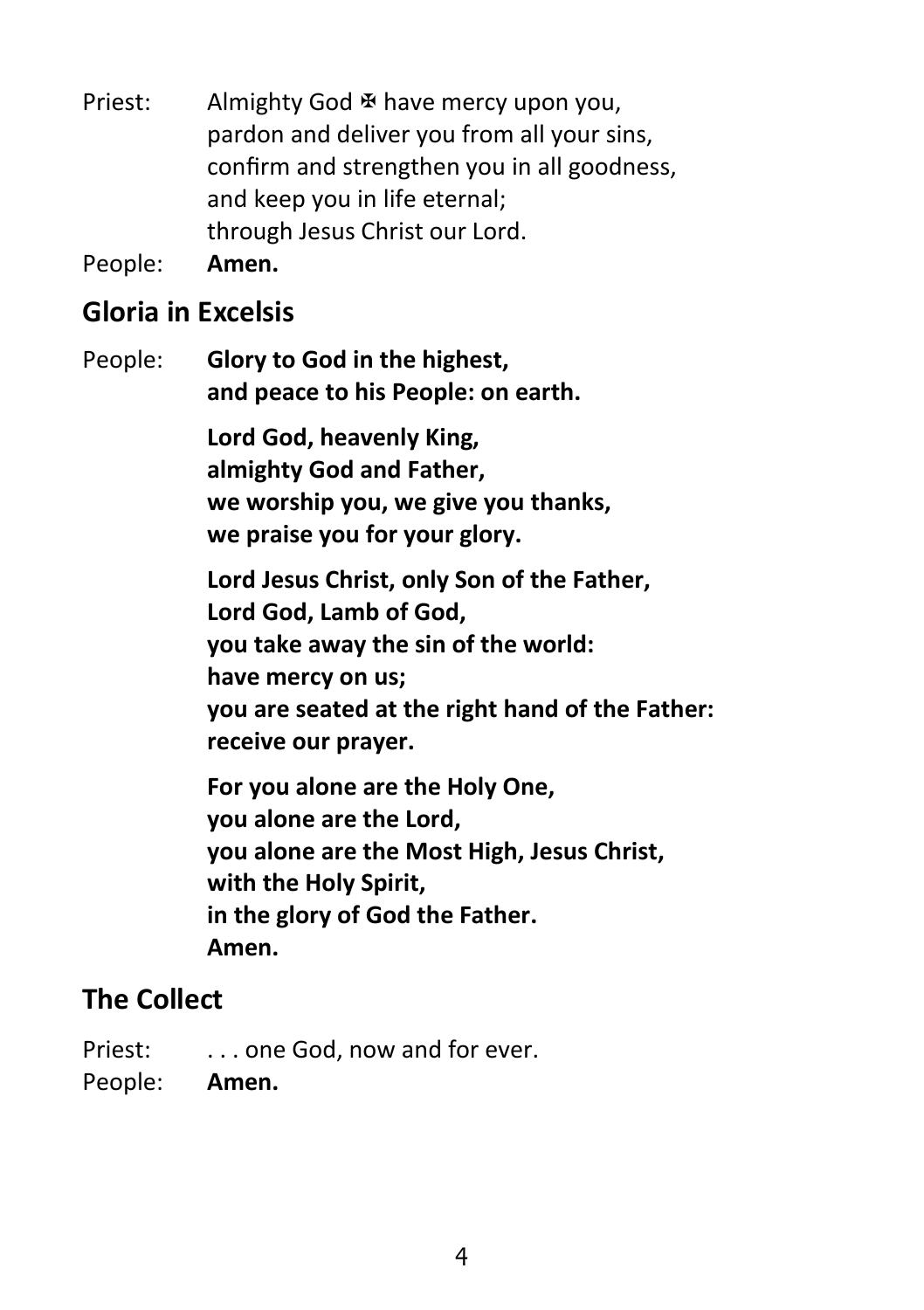# **The Liturgy of the Word**

*Please sit.*

*Silence may be kept after the readings and sermon.*

# **First Reading**

*At the end the reader may say* 

This is the word of the Lord.

People: **Thanks be to God.**

## **Psalm**

*The People repeat the response at the beginning and after each section as indicated.*

# **Second Reading**

*At the end the reader may say:*

This is the word of the Lord.

People: **Thanks be to God.**

*Please stand.*

### **Hymn**

- Priest: Alleluia, alleluia . . .
- People: **Alleluia.**

Priest: The Lord be with you

People: **and also with you.**

*Before the Gospel:*

Hear the Gospel  $\mathfrak{B}$  of our Lord Jesus Christ according to ... People: **Glory to you, O Lord.**

*At the end of the Gospel:*

This is the Gospel of the Lord.

People: **Praise to you, O Christ.**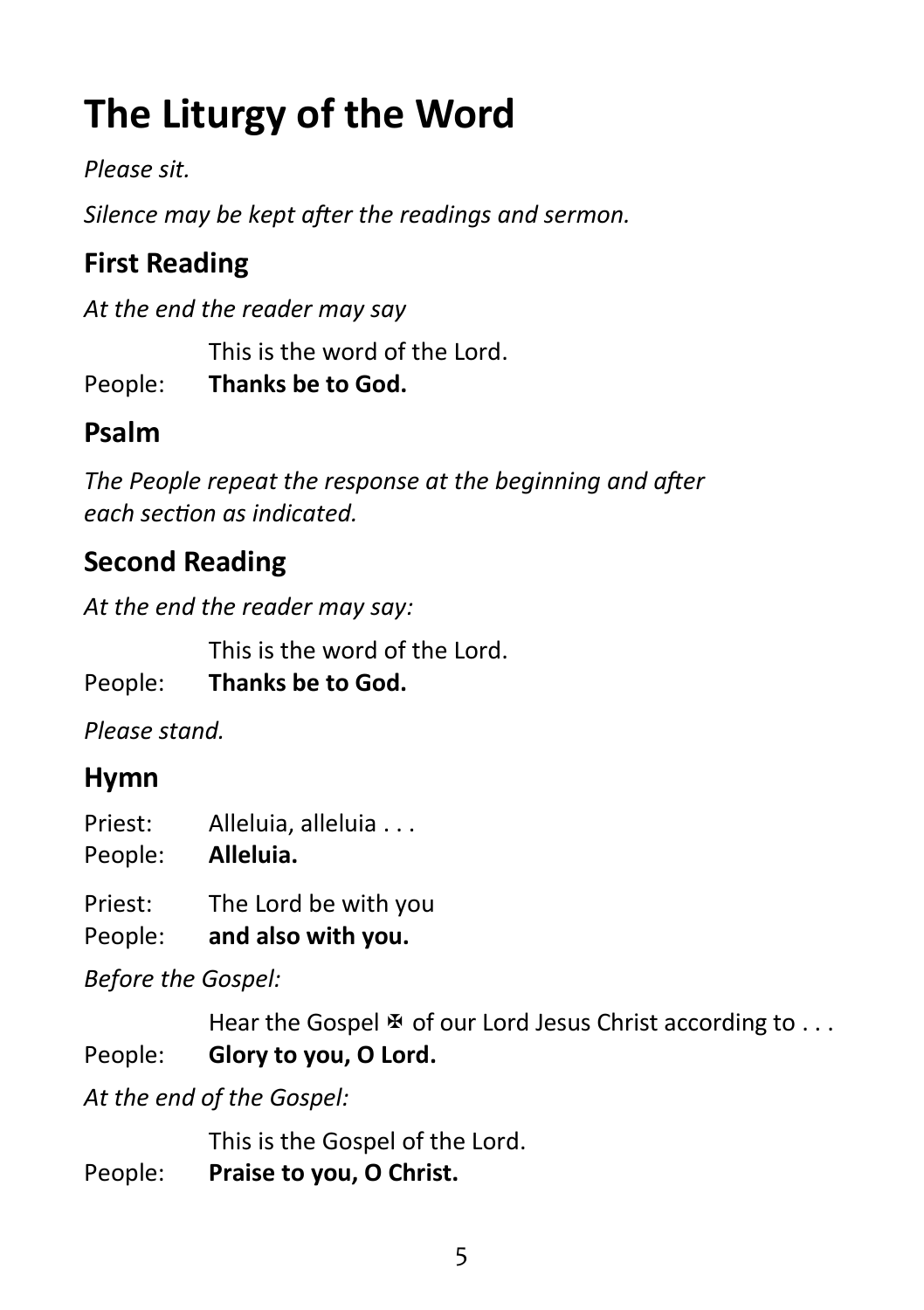### **Sermon**

*Please sit after the invocation of the Trinity.*

### **The Creed**

*The Priest introduces the Creed in these or other words:*

Let us declare our faith in God, Father, Son and Holy Spirit.

People: **We believe in one God, the Father, the Almighty, maker of heaven and earth, of all that is, seen and unseen. We believe in one Lord, Jesus Christ, the only Son of God, eternally begotten of the Father, God from God, Light from Light, true God from true God, begotten, not made, of one Being with the Father; through him all things were made. For us and for our salvation he came down from heaven, was incarnate from the Holy Spirit and the Virgin Mary and was made man. For our sake he was crucified under Pontius Pilate; he suffered death and was buried. On the third day he rose again in accordance with the Scriptures; he ascended into heaven and is seated at the right hand of the Father. He will come again in glory to judge the living and the dead, and his kingdom will have no end.**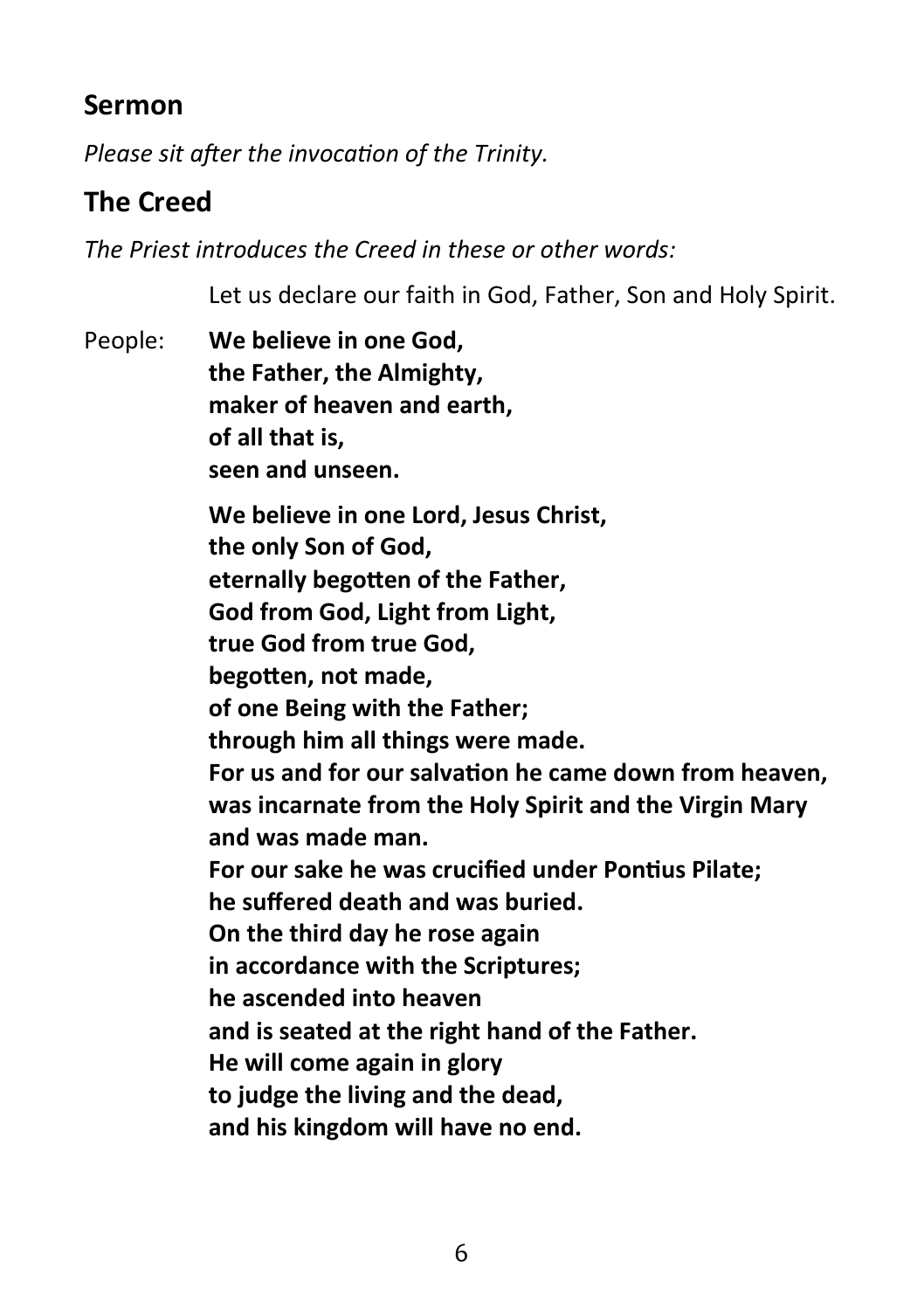**We believe in the Holy Spirit, the Lord, the giver of life, who proceeds from the Father and the Son, who with the Father and the Son is worshipped and glorified, who has spoken through the prophets.**

**We believe in one holy catholic and apostolic Church. We acknowledge one baptism for the forgiveness of sins. We look for the resurrection**  $\Phi$  **of the dead. and the life of the world to come. Amen.** 

### **Prayers of Intercession**

*Please sit or kneel.*

| Leader:<br>People: | Jesus our exalted Lord has been given all authority.<br>Let us seek his intercession that our prayers may be<br>perfected by his prayer.<br>Lord, hear us.<br>Lord, graciously hear us. |
|--------------------|-----------------------------------------------------------------------------------------------------------------------------------------------------------------------------------------|
|                    |                                                                                                                                                                                         |
| Leader:            | Jesus Christ, great high Priest,                                                                                                                                                        |
|                    | living for ever to intercede for us,                                                                                                                                                    |
|                    | pray for the Church, your broken body in the world                                                                                                                                      |
|                    | Lord, hear us.                                                                                                                                                                          |
| People:            | Lord, graciously hear us.                                                                                                                                                               |
| Leader:            | Jesus Christ, king of righteousness,                                                                                                                                                    |
|                    | enthroned at the right hand of the majesty on high,                                                                                                                                     |
|                    | pray for the world, and make it subject to                                                                                                                                              |
|                    | your gentle rule                                                                                                                                                                        |
|                    | Lord, hear us.                                                                                                                                                                          |
| People:            | Lord, graciously hear us.                                                                                                                                                               |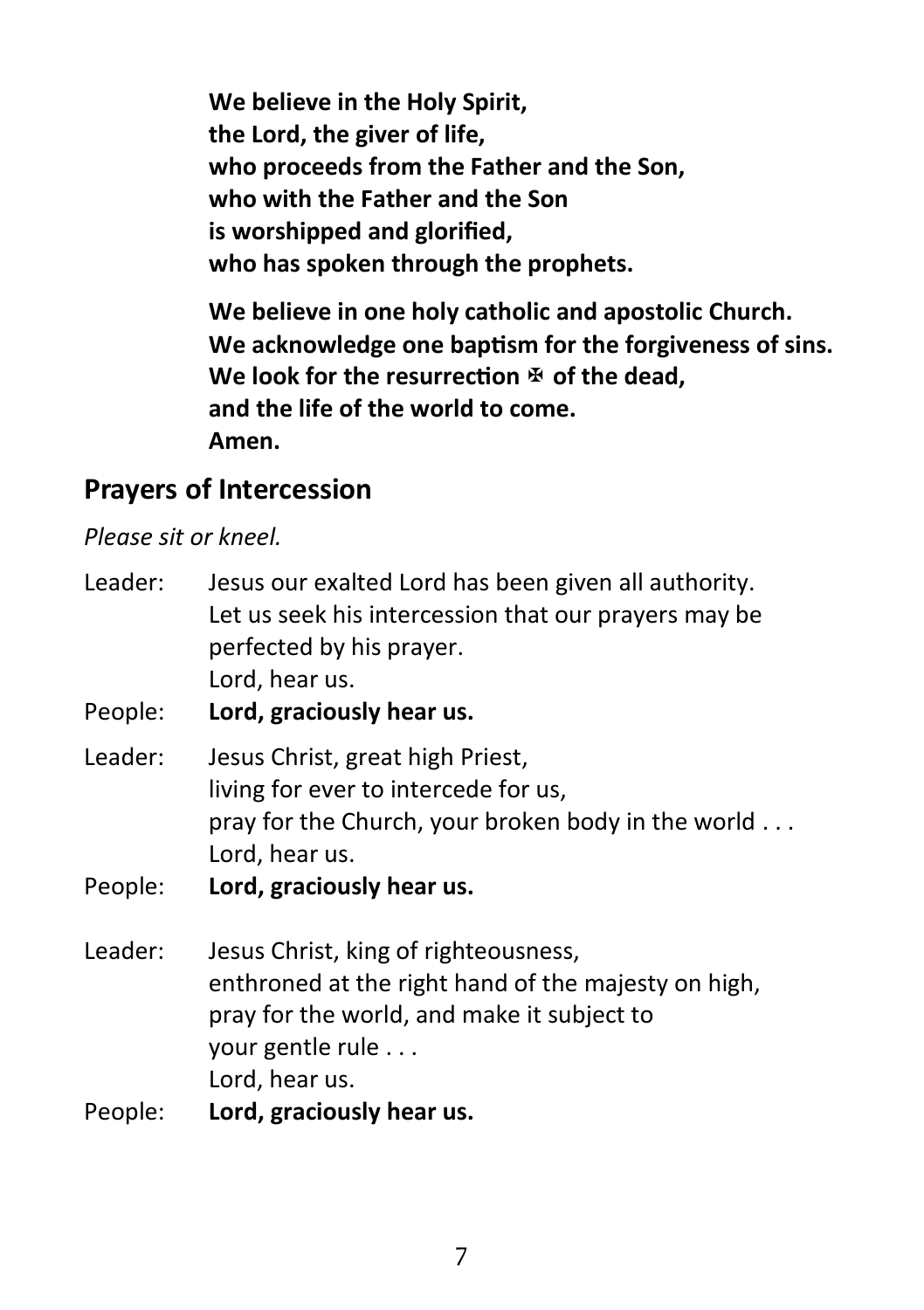Leader: Jesus Christ, Son of Man, drawing humanity into the life of God, pray for your brothers and sisters in need, distress or sorrow . . . Lord, hear us. People: **Lord, graciously hear us.** Leader: Jesus Christ, pioneer of our salvation, bringing us to glory through your death and resurrection, surround with your saints and angels those who have died trusting your promises . . . Lord, hear us. People: **Lord, graciously hear us.** Leader: Jesus Christ, Lord over all things, ascended far above the heavens and filling the universe, pray for us who receive the gifts you give us for work in your service . . . Lord, hear us. People: **Lord, graciously hear us.** [Leader: Jesus Christ . . . . . . Lord, hear us. **People: Lord, graciously hear us.]** Leader: Jesus Christ, keep the Church in the unity of the Spirit and in the bond of peace, and bring the whole created order to worship at your feet; for you are alive and reign with the Father and the Holy Spirit, one God, now and for ever.

**Amen.**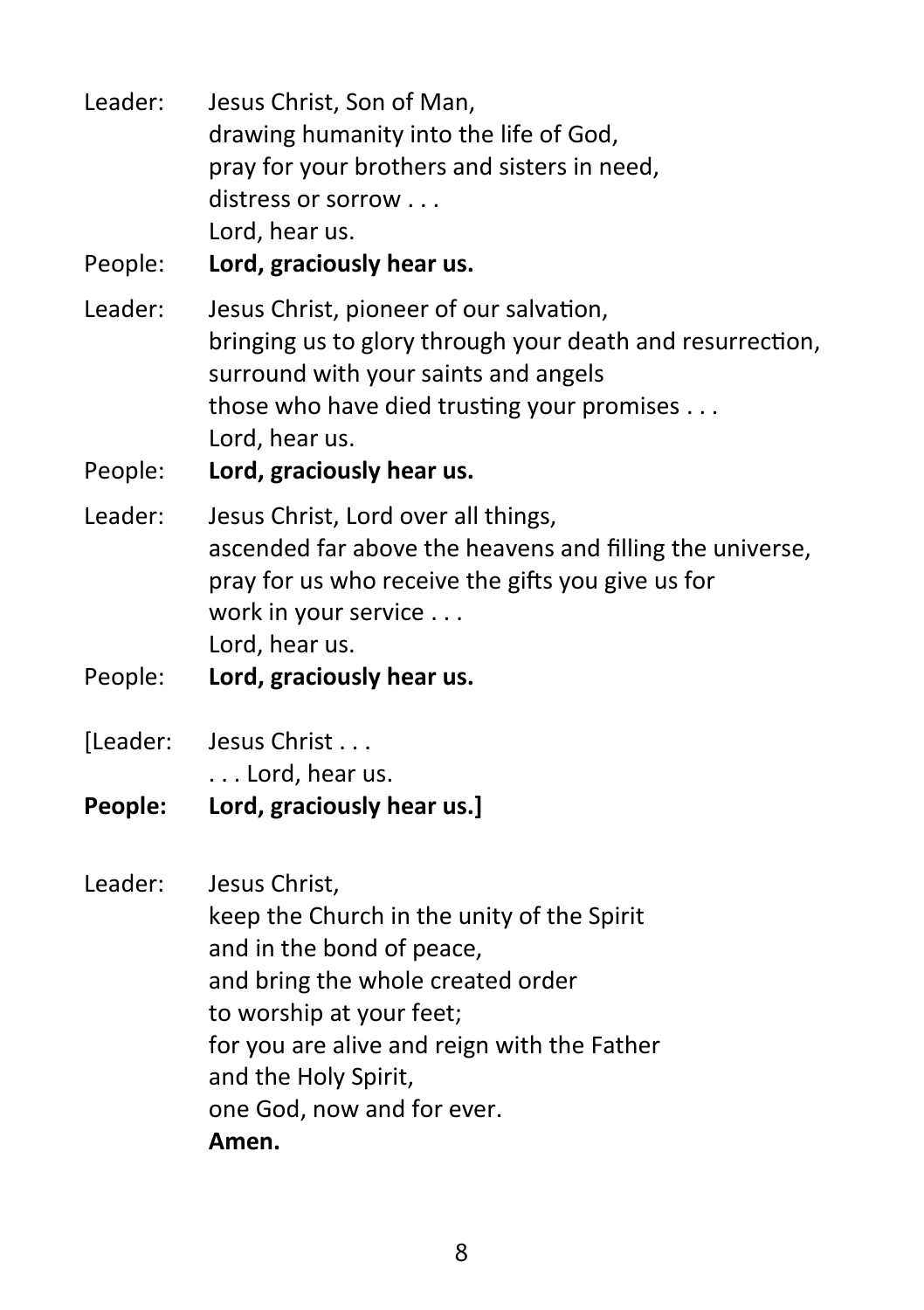# **The Liturgy of the Sacrament**

### **The Peace**

*Please stand.*

*The Peace is shared in these or other words:*

Priest: The risen Christ came and stood among his disciples and said, 'Peace be with you.' Then were they glad when they saw the Lord.

The peace of the Lord be always with you

- People: **and also with you.**
- Deacon: Let us offer one another a sign of peace.

*All exchange a sign of peace.*

### **Preparation of the Altar**

### **Hymn**

*During the hymn, bread and wine are offered and the collection taken.*

*Those who present the gifts remain at the altar for the Prayer over the Gifts.*

### **Prayer over the Gifts**

*These or other words are used:*

Priest: As the grain once scattered in the fields and the grapes once dispersed on the hillside are now reunited on this table in bread and wine, so, Lord, may your whole Church soon be gathered together from the corners of the earth into your kingdom.

People: **Amen.**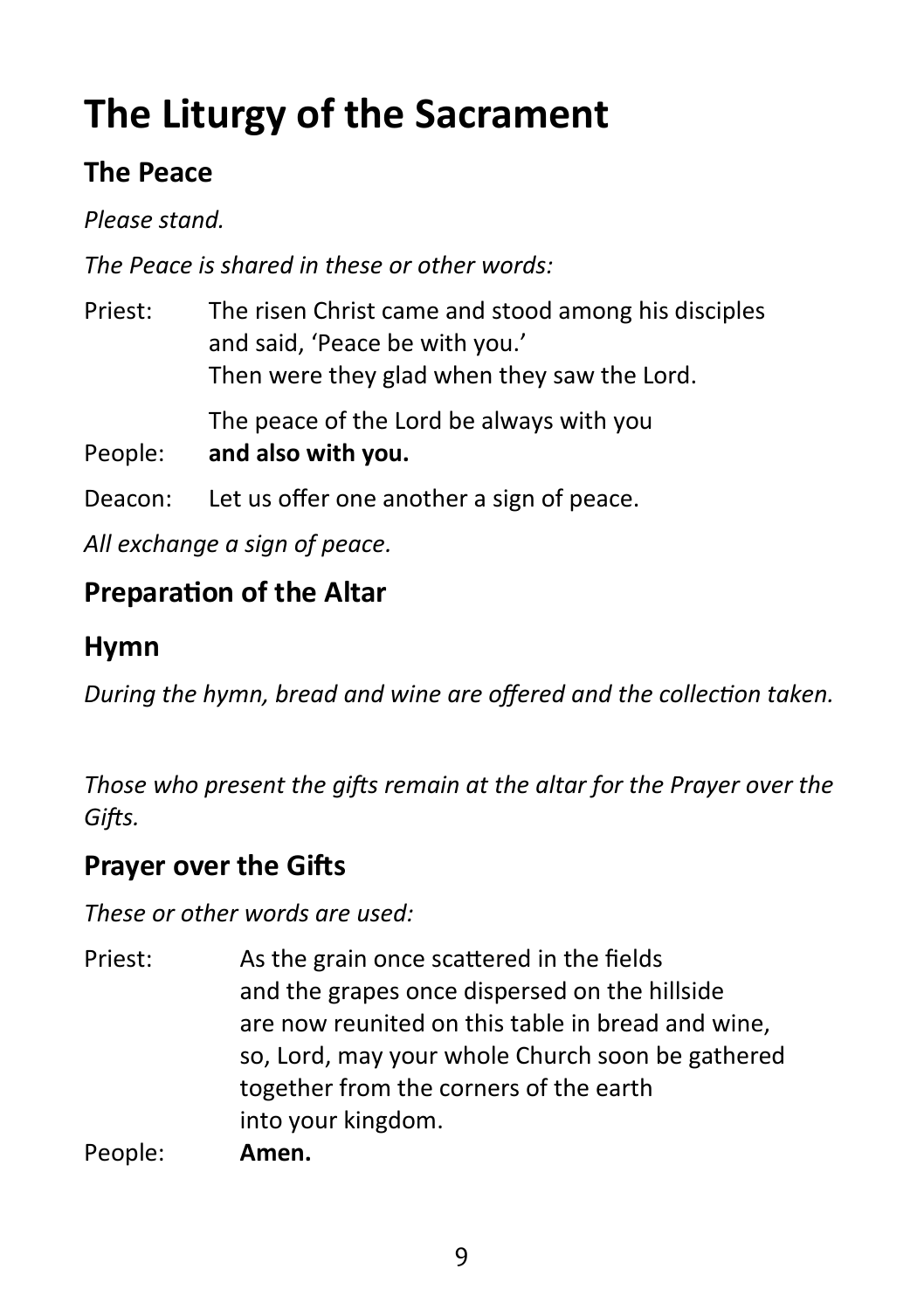### **The Eucharistic Prayer**

| Priest: | The Lord be with you                                                                                                                                                                                                                                                                                                                                                                                                                                                                                                                                                                                                                                                                                |
|---------|-----------------------------------------------------------------------------------------------------------------------------------------------------------------------------------------------------------------------------------------------------------------------------------------------------------------------------------------------------------------------------------------------------------------------------------------------------------------------------------------------------------------------------------------------------------------------------------------------------------------------------------------------------------------------------------------------------|
| People: | and also with you.                                                                                                                                                                                                                                                                                                                                                                                                                                                                                                                                                                                                                                                                                  |
| Priest: | Lift up your hearts.                                                                                                                                                                                                                                                                                                                                                                                                                                                                                                                                                                                                                                                                                |
| People: | We lift them to the Lord.                                                                                                                                                                                                                                                                                                                                                                                                                                                                                                                                                                                                                                                                           |
| Priest: | Let us give thanks to the Lord our God.                                                                                                                                                                                                                                                                                                                                                                                                                                                                                                                                                                                                                                                             |
| People: | It is right to give thanks and praise.                                                                                                                                                                                                                                                                                                                                                                                                                                                                                                                                                                                                                                                              |
| Priest: | It is indeed right, our duty and our joy,<br>always and everywhere to give you thanks,<br>almighty and eternal Father,<br>and in these days of Easter<br>to celebrate with joyful hearts<br>the memory of your wonderful works.<br>For by the mystery of his passion<br>Jesus Christ, your risen Son,<br>has conquered the powers of death and hell<br>and restored in men and women the image of your glory.<br>He has placed them once more in paradise<br>and opened to them the gate of life eternal.<br>And so, in the joy of this Passover,<br>earth and heaven resound with gladness,<br>while angels and archangels and the powers of all creation<br>sing for ever the hymn of your glory: |
| People: | Holy, holy, holy Lord,                                                                                                                                                                                                                                                                                                                                                                                                                                                                                                                                                                                                                                                                              |

**God of power and might, heaven and earth are full of your glory. Hosanna in the highest. Blessèd is he who comes in the name of the Lord. Hosanna in the highest.**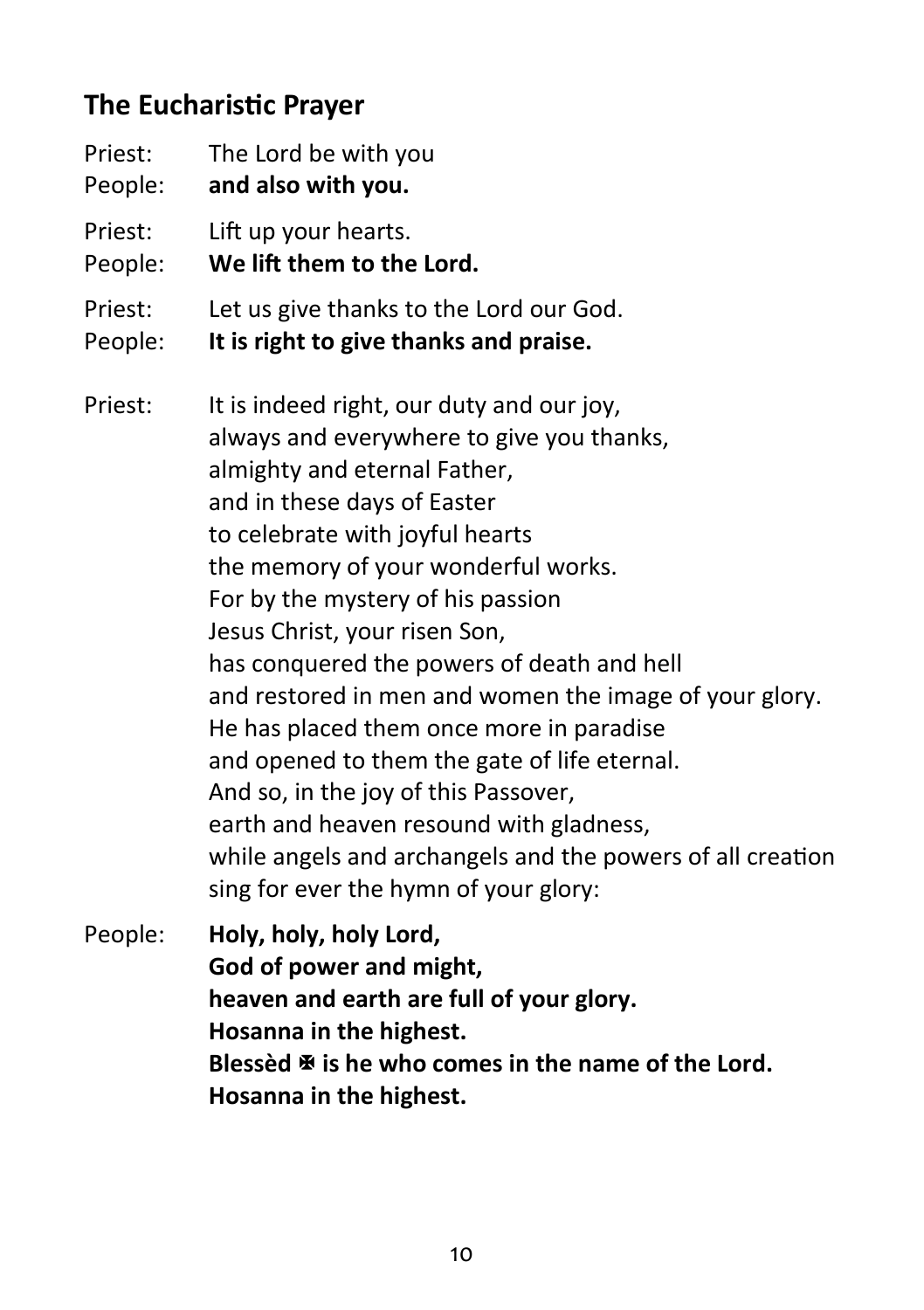Priest: Accept our praises, heavenly Father, through your Son our Saviour Jesus Christ, and as we follow his example and obey his command, grant that by the power of your Holy Spirit these gifts of bread and wine may be for us his body and his blood;

> who, in the same night that he was betrayed, took bread and gave you thanks; he broke it and gave it to his disciples, saying: Take, eat; this is my body which is given for you; do this in remembrance of me.

In the same way, after supper he took the cup and gave you thanks; he gave it to them, saying: Drink this, all of you; this is my blood of the new covenant, which is shed for you and for many for the forgiveness of sins. Do this, as often as you drink it, in remembrance of me.

Therefore, heavenly Father, we remember his offering of himself made once for all upon the cross; we proclaim his mighty resurrection and glorious ascension; we look for the coming of your kingdom, and with this bread and this cup we make the memorial of Christ your Son our Lord.

- Deacon: Great is the mystery of faith.
- People: **Christ has died: Christ is risen: Christ will come again.**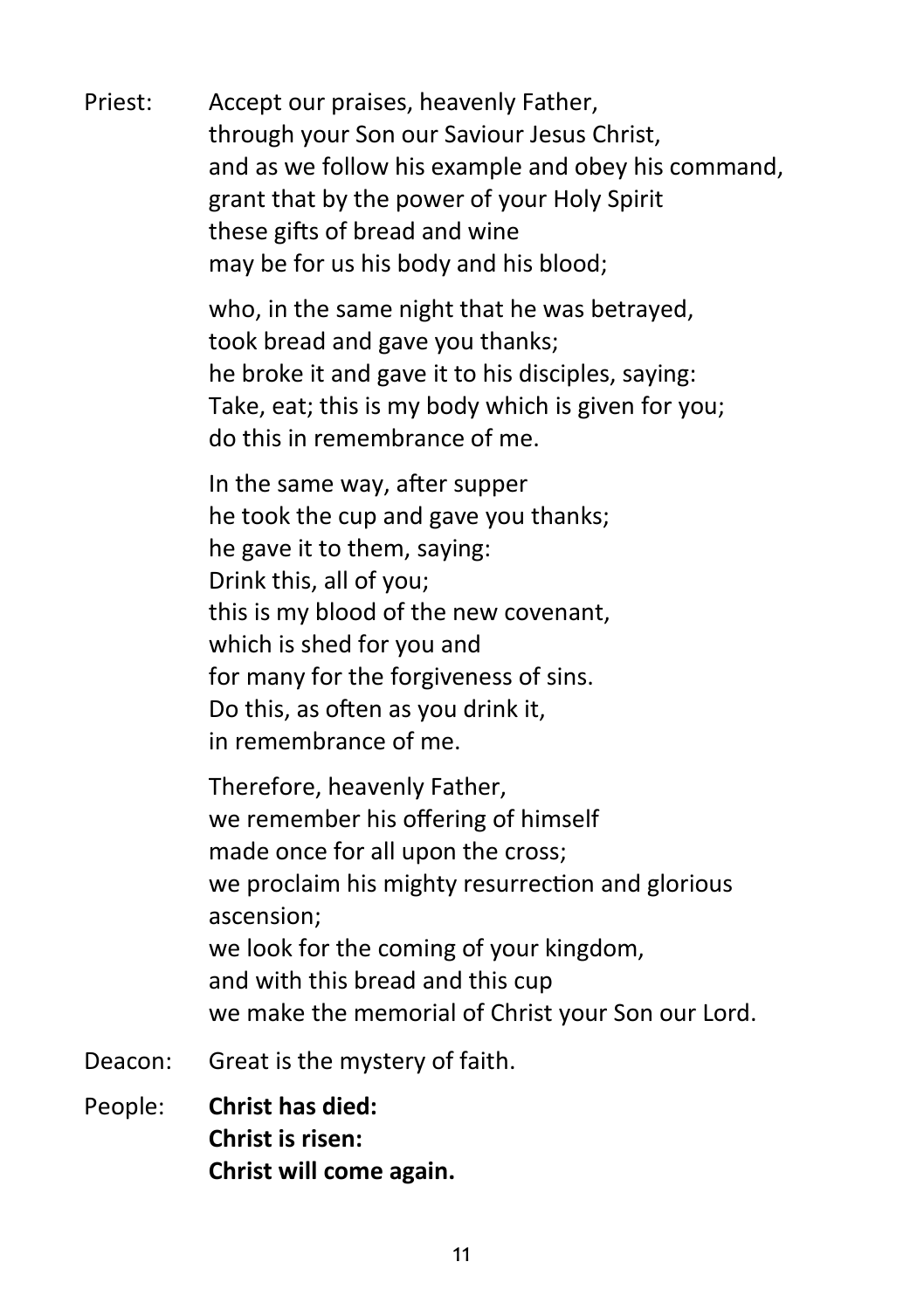Priest: Accept through him, our great high Priest, this our sacrifice of thanks and praise, and as we eat and drink these holy gifts in the presence of your divine majesty, renew us by your Spirit, inspire us with your love and unite us in the body of your Son, Jesus Christ our Lord.

> Through him, and with him, and in him, in the unity of the Holy Spirit, with all who stand before you in earth and heaven, we worship you, Father almighty, in songs of everlasting praise:

People: **Blessing and honour and glory and power be yours for ever and ever. Amen.**

*Please sit or kneel.*

#### **The Lord's Prayer**

Priest: As our Saviour taught us, so we pray:

People: **Our Father, who art in heaven, hallowed be thy name; thy kingdom come; thy will be done; on earth as it is in heaven. Give us this day our daily bread. And forgive us our trespasses, as we forgive those who trespass against us. And lead us not into temptation; but deliver us from evil. For thine is the kingdom, the power and the glory, for ever and ever. Amen.**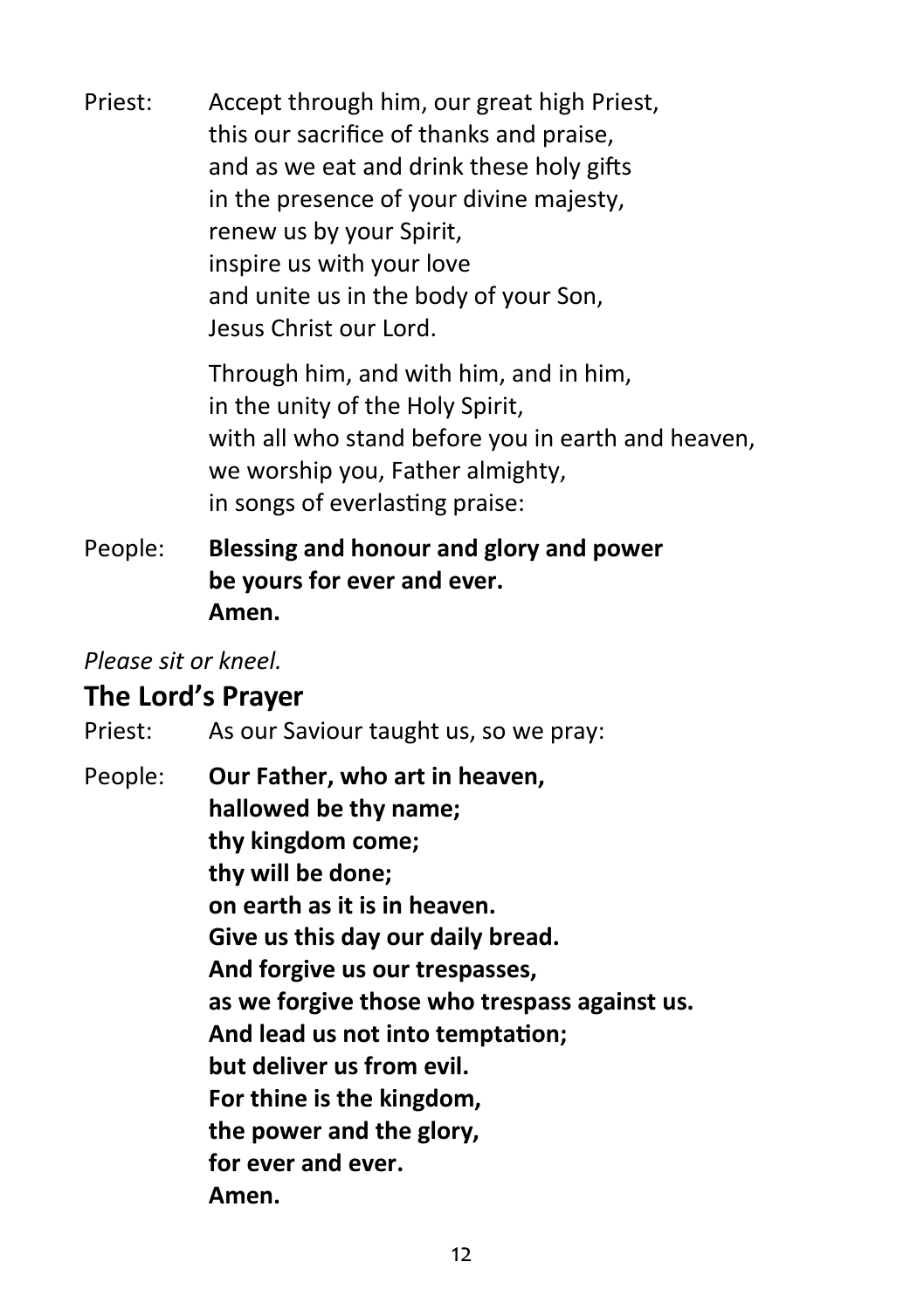### **The Breaking of Bread**

Priest: We break the bread of life, and that life is the light of the world. People: **Lord, our hearts hunger for you; give us this bread always.**

People: **Lamb of God, you take away the sin of the world, have mercy on us.**

> **Lamb of God, you take away the sin of the world, have mercy on us.**

> **Lamb of God, you take away the sin of the world, grant us peace.**

### **Giving of Communion**

- Priest: God's holy gifts for God's holy People.
- People: **Jesus Christ is holy, Jesus Christ is Lord, to the glory of God the Father.**

*The People come to receive communion.* 

The body of Christ.

Reply: **Amen.** 

The blood of Christ.

Reply: **Amen.** 

*EVERYONE who is baptised is WELCOME to receive Holy Communion. All who do not wish to receive are most welcome to come to the altar for a blessing, keeping their hands folded to indicate they will not receive.*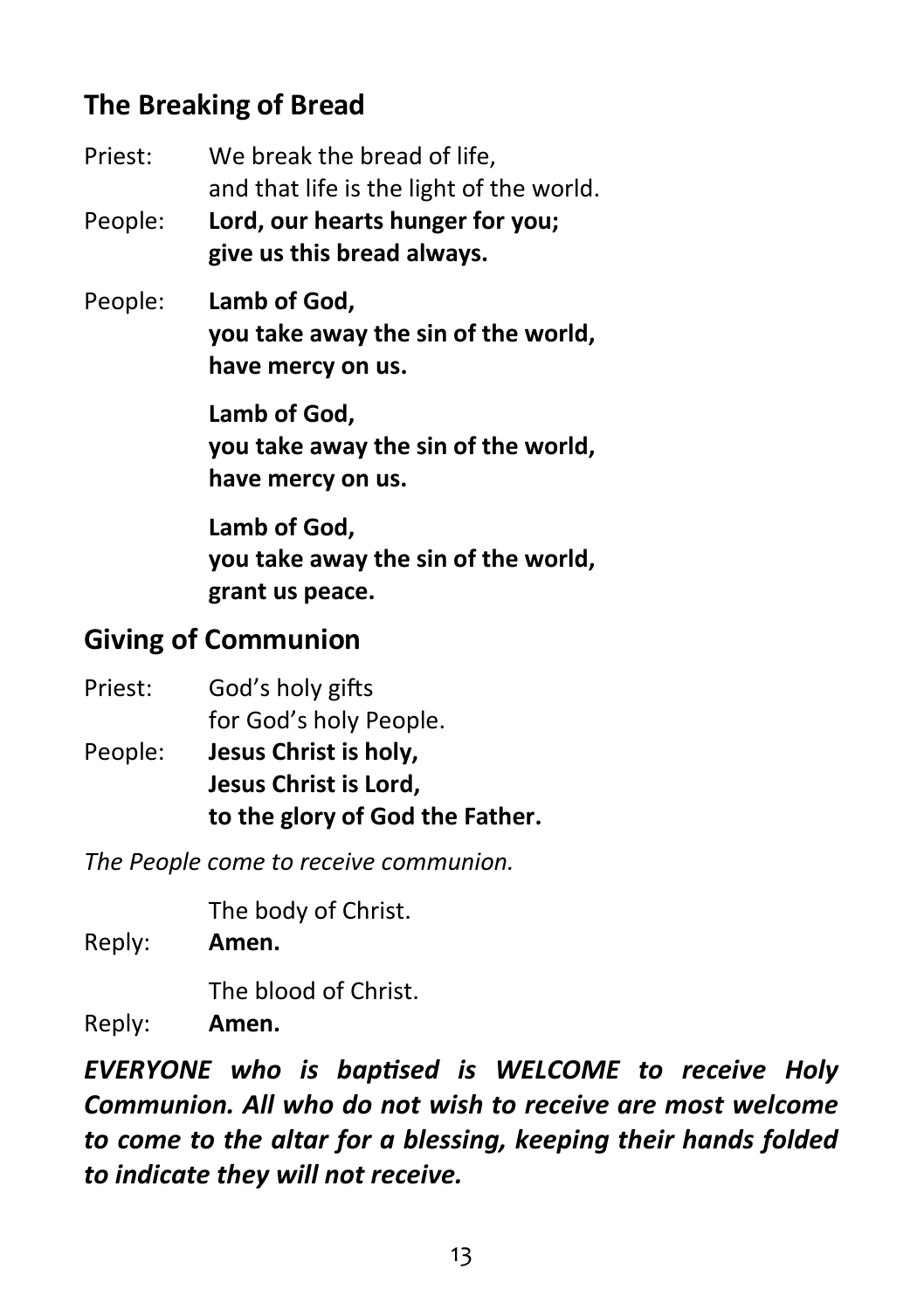*During Communion, hymns and anthems may be sung.*

### **Prayer after Communion**

*Silence is kept.*

*A sentence may be said.*

. . . through Jesus Christ our Lord.

All : **Amen.**

# **Sending Out**

### **Hymn**

### **Blessing**

Priest: The Lord be with you All: **and also with you.**

Priest:  $\ldots$  and the blessing  $\Phi$  of God almighty, the Father, the Son, and the Holy Spirit, be among you and remain with you always.

All: **Amen.**

### **Dismissal**

Deacon: Go in the peace of Christ. Alleluia, Alleluia! All: **Thanks be to God. Alleluia, Alleluia!**

*Priest and People depart.*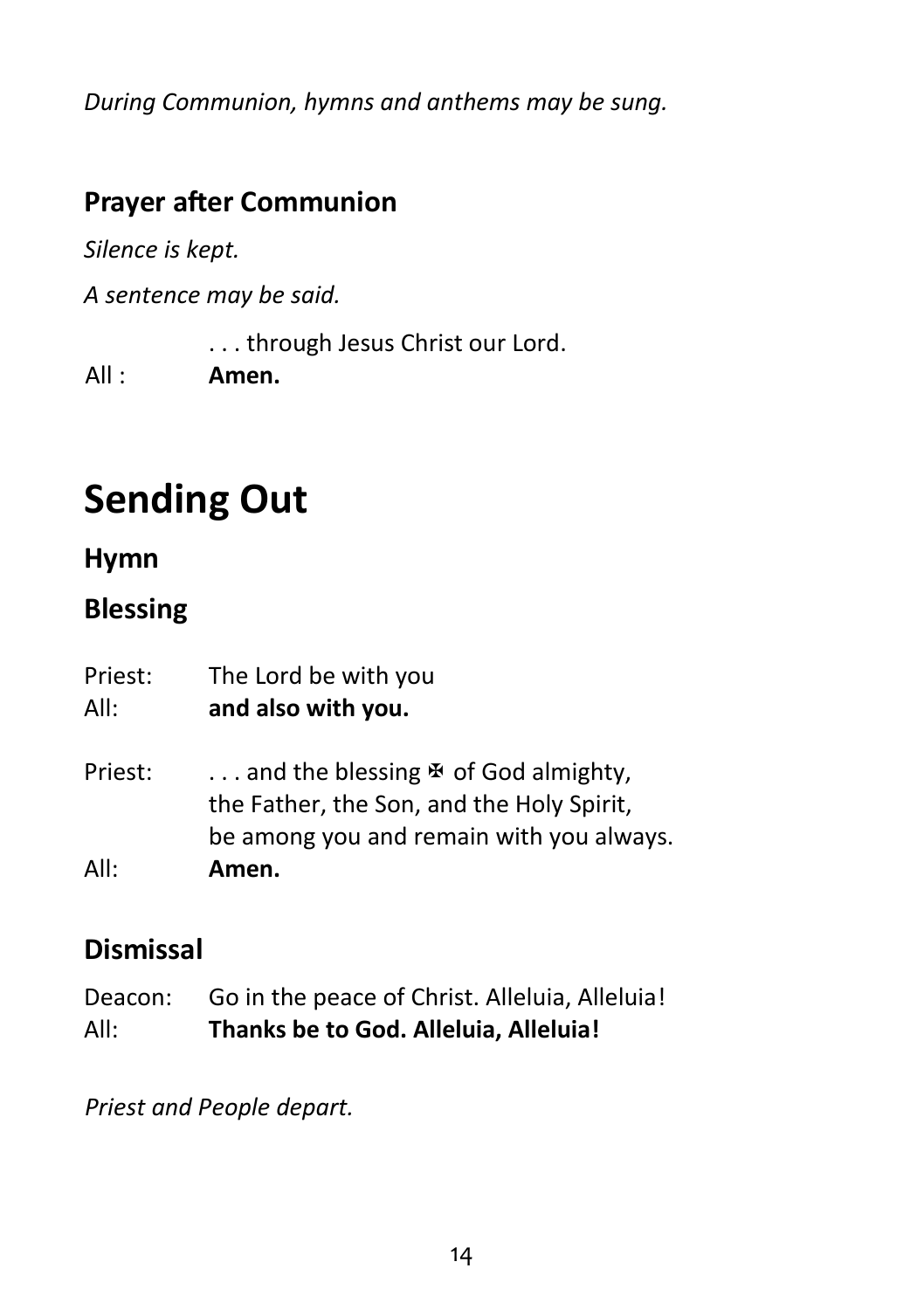### *Alternative Easter Blessings*

The God of peace, who brought again from the dead our Lord Jesus, that great shepherd of the sheep, make you perfect in every good work to do his will; and the blessing  $\mathbb F$  of God almighty, the Father, the Son, and the Holy Spirit, be among you and remain with you always. **Amen.** 

God, who through the resurrection of our Lord Jesus Christ has given us the victory, give you joy and peace in your faith; and the blessing  $\mathbb F$  of God almighty. the Father, the Son, and the Holy Spirit, be among you and remain with you always. **Amen.** 

#### **Solemn Blessing**

God the Father,

by whose love Christ was raised from the dead, open to you who believe the gates of everlasting life. **Amen.** 

God the Son, who in bursting the grave has won a glorious victory, give you joy as you share the Easter faith. **Amen.** 

God the Holy Spirit, whom the risen Lord breathed into his disciples, empower you and fill you with Christ's peace. **Amen.** 

And the blessing  $\mathbb F$  of God almighty. the Father, the Son, and the Holy Spirit, be among you and remain with you always. **Amen.**